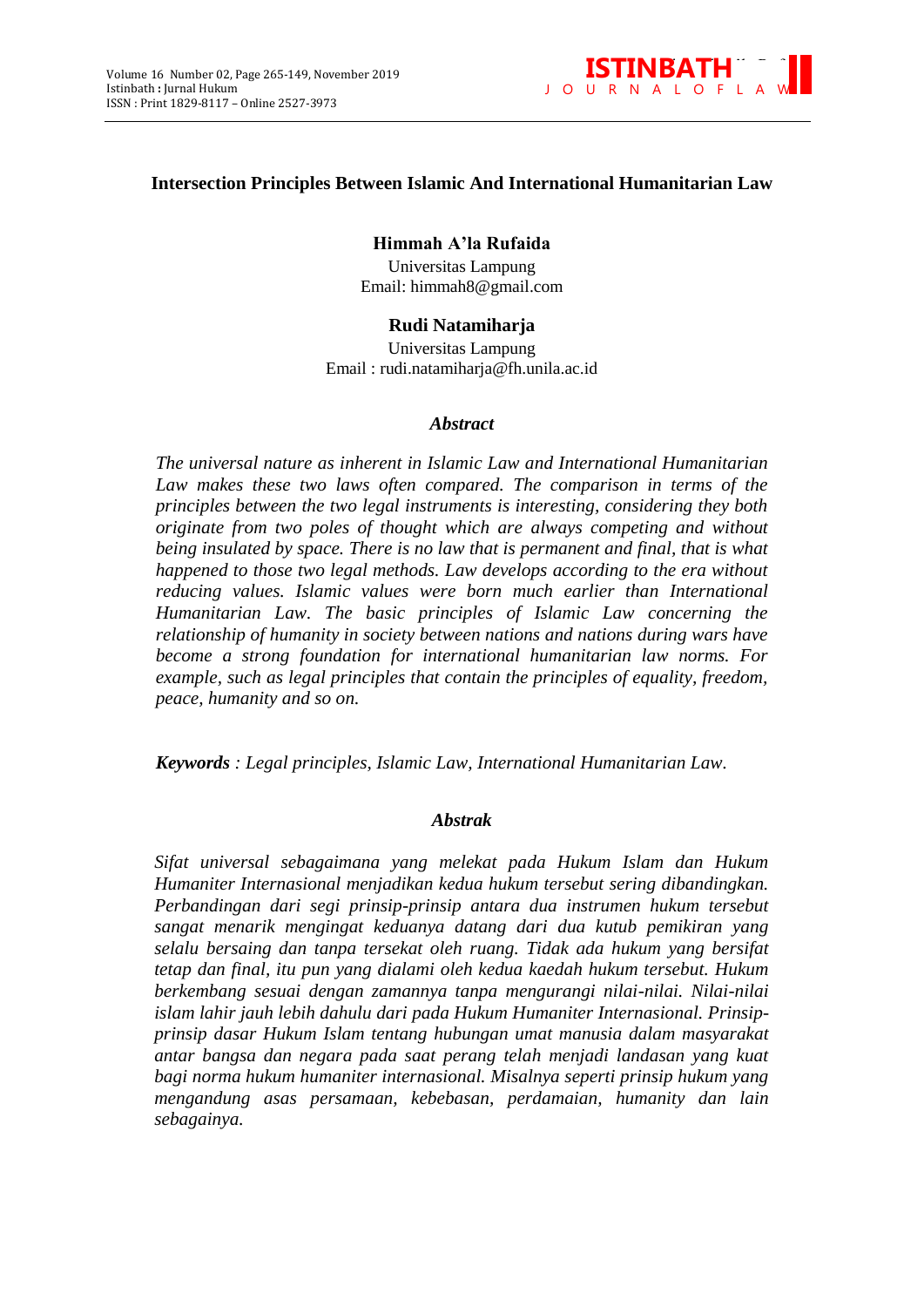*Kata Kunci : Prinsip-prinsip hukum, Hukum Islam, Hukum Humaniter Internasional.*

Istinbath: Jurnal Hukum Website [: http://e-journal.metrouniv.ac.id/index.php/istinbath/index](http://e-journal.metrouniv.ac.id/index.php/istinbath/index)  Received : 2019-10-07. Published : 2019-12-31. This is an open access article distributed under the terms of the [Creative Commons](http://creativecommons.org/licenses/by/4.0/) Attribution 4.0 റ ര [International License](http://creativecommons.org/licenses/by/4.0/), which permits unrestricted use, distribution, and reproduction in any medium, **BY ISB** provided the original work is properly cited.

# **Introduction**

**.** 

The universal nature as inherent in Islamic Law and International Humanitarian Law makes these two laws often compared. The International Humanitarian Law (IHL) is part of international (public) law which for humanitarian reasons was formed in order to limit the rights of conflicting parties in the selection of tools and procedures for war. In addition, IHL also provides protection to people and property rights that are affected or are most likely to be affected by the conflict. $<sup>1</sup>$ </sup>

Jean Pictet defines IHL as constitutional legal provision, whether written and customary, ensuring respect for individuals and his well being. Geza Herzeg defines IHL as part of the rule of public international law which serves as the protection of individuals in times of armed conflict. Its place is beside the norm of warfare, it is closely related to them, but it must clearly distinguish from these, its purpose and spirit are different. Esbjorn Rosenbland said IHL was related to the beginning and ending of the dispute; occupation of the enemy territory; relations between parties to the neutral state. While the Law of Warfare includes, among others, methods and means of war, combatant status, protection of the sick, prisoners of war and civilians. In addition, Mochtar Kusumaatmadja also gave his definition of IHL, which is part of the law governing the provisions of the protection of victims of war,

<sup>1</sup> Buletin ICRC, *Hukum Humaniter Internasional (Menjawab Pertanyaan-pertanyaan Anda)*, Jakarta: ICRC, 2004. page. 4.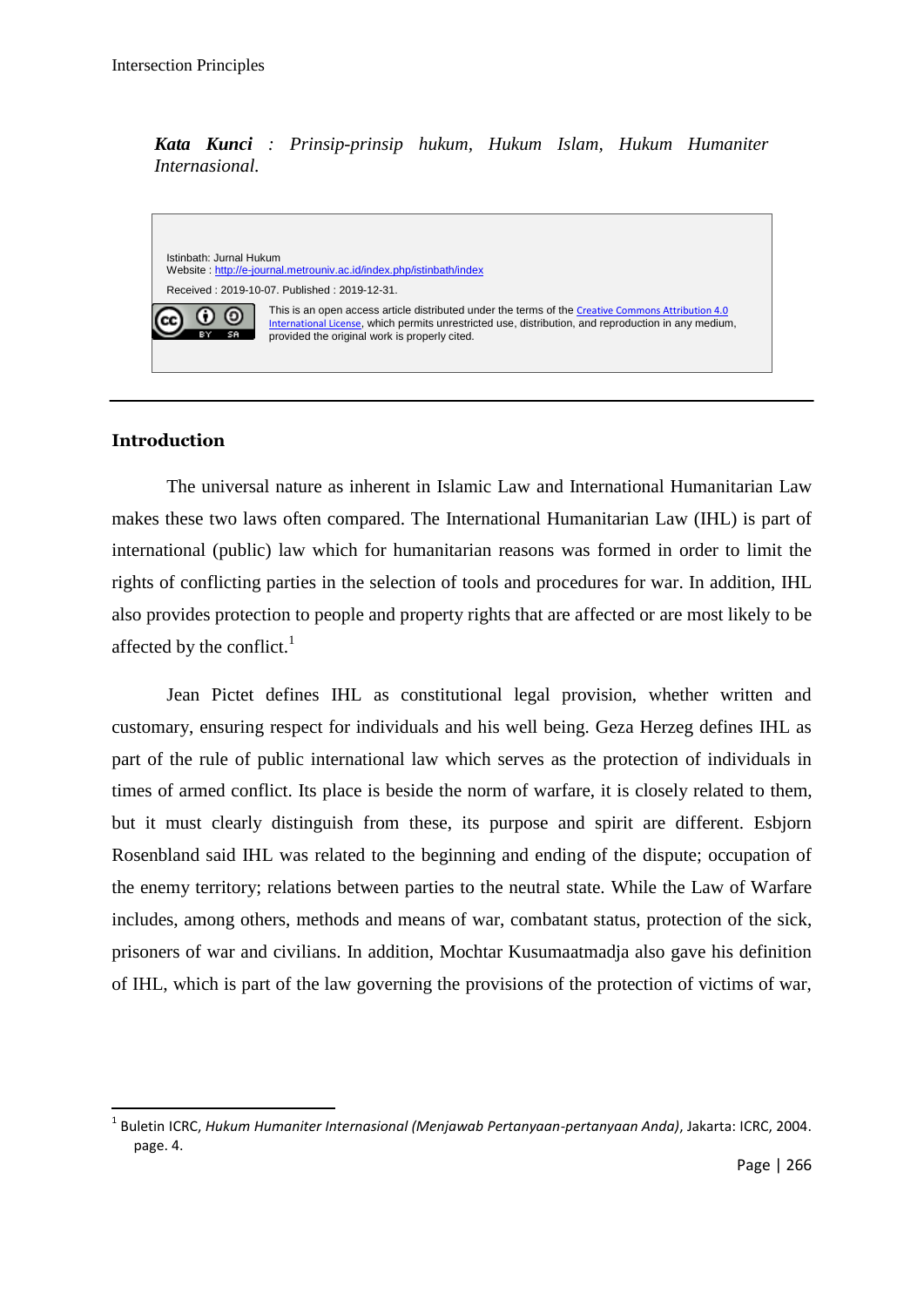different from the laws of war governing the war itself and everything related to how to conduct the war itself. $^{2}$ 

Looking at the definitions that have been revealed by experts, it can be concluded that

IHL is a set of rules which for humanitarian reasons are made to limit the consequences of armed disputes. This law protects those who are not or no longer involved in disputes and limits the methods and methods of warfare. The main objective is to reduce and prevent human suffering in times of armed conflict. These rules must be obeyed not only by the government and the armed forces but also by armed resistance groups and every party involved in a conflict.

Not only IHL, Islamic Law also regulates humanitarian law (the law of war) and has a strong influence and even serves as the main source of law enforcement in several countries. The Islamic Legal System that was born more than 1400 years ago has also been recognized by the international community and has a position equal to the existing legal system in the world. Although Islamic Law and IHL were born at two different periods, it cannot be denied that up to now these two legal systems are often pitted and debated by both sides of their followers. This paper does not intend to raise the various conflicts that are spread between the two legal systems. But on the contrary, the author intends to raise any principles related to IHL that are also recognized and have existed and lived in Islamic Law until now.

#### **Result And Discussion**

**.** 

# **Universality of Islamic Law as the Basis of International Relations: A Comparison with International Humanitarian Law**

IHL has a long journey that starts from the first Geneva Convention in 1864 concerning the improvement of the conditions of the wounded victims of army personnel on the battlefield. The trip has lasted approximately 130 years since the issuance of several agreements that gave birth to rules to protect victims of armed conflict and limit the methods and instruments of war until the establishment of a permanent International Criminal Court by the Rome Statute of 1998. All of these agreements aim to reduce the impact of war on individuals and objects. Although IHL has the same objective as International Human Rights

<sup>2</sup> Haryomataram, Hukum Humaniter, Jakarta: Rajawali Press, 1994. page.15-25.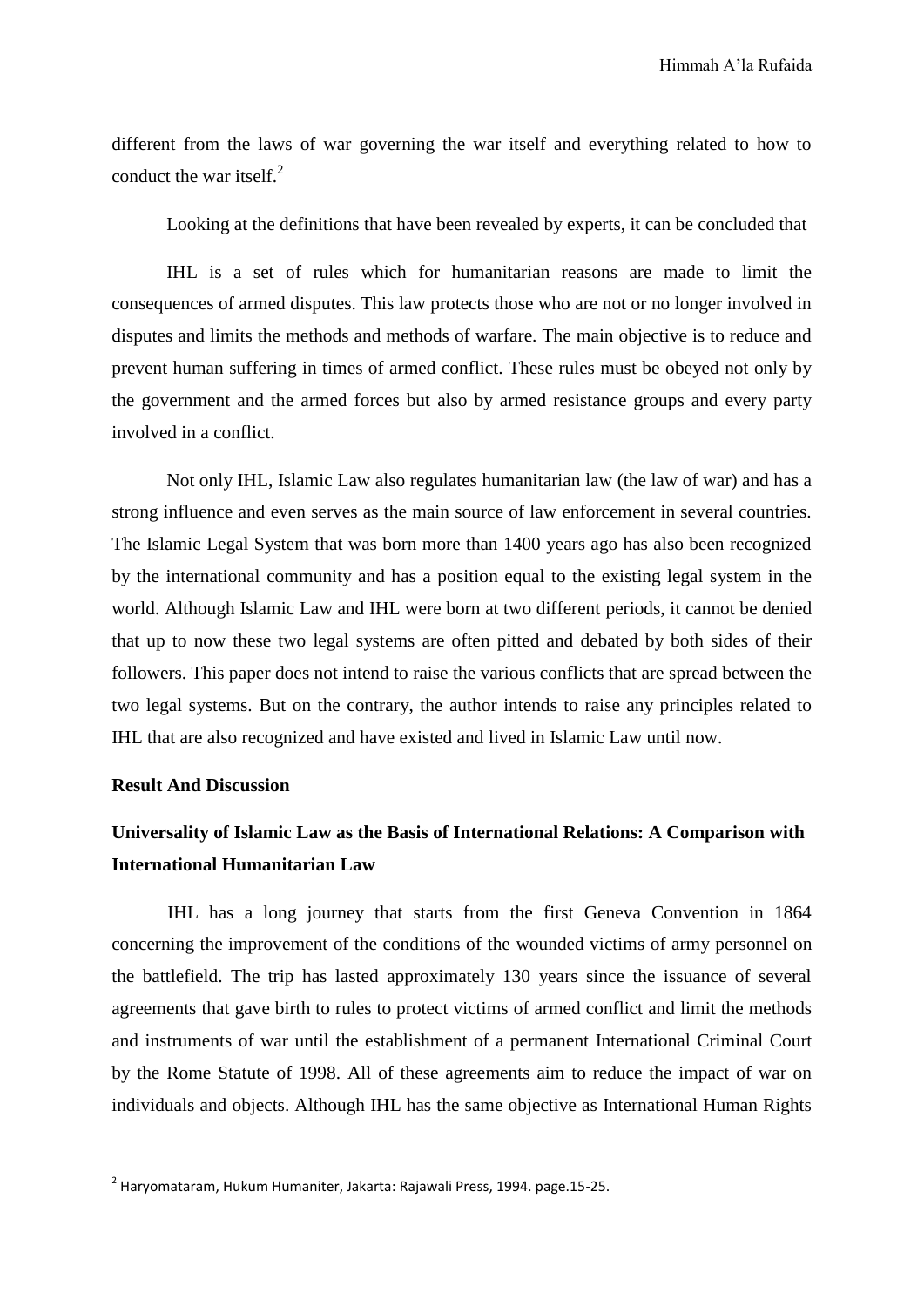Law, which is to protect human honor, IHL is only applied to conditions of international and non-international armed conflict.

The great values contained by IHL are in line with the values that were brought by Samawi religion (which originated from God's revelation) which were handed down as a blessing for humanity and to glorify humanity, self-improvement and the creation of a just peace for all parties. Islam as one of the religions that greatly influences IHL and has been recognized internationally, so that it becomes a source of law in IHL provides many concepts about war at this time.

Islamic law was born through the existence of the Islamic religion which originated from the Al-Qur"an and the customs of the Prophet Muhammad SAW that had been codified. The two main sources of Islamic law are the main foundation in the grand norm system. To complement these two main sources, there are doctrines from Islamic religious leaders that can be recognized as legal sources as long as they do not conflict with the two main sources. This doctrine is known as "Ijtima". Both individually and collectively.

As a celestial religion, Islam initially functioned as a way of life for individuals and groups. In line with the times, the existence of Islamic principles is also recognized by the state. For example, Saudi Arabia, Iran, Pakistan, Malaysia, and Brunei Darussalam are countries that set Islamic values as guidelines in their state and relations with other countries. This is confirmed in their respective constitutions. Thus Islamic law becomes the law that governs human life in the world. Therefore, Islamic law which is part of the Islamic religion is a law that is natural (universal), not only local or national.

It can be understood that Islamic law, in the beginning, regulates human conduct in the framework of friendship and cooperation between one nation and another in all aspects of life, to meet the needs of each, in the life of the nation and state. The basis of Islamic law as an international regulation refers to the view of perfect humanity, where Islam places human rights with great dignity in proportion to the creation of human nature itself.

### **International Principles In Islamic Law**

Based on the discussion in the previous paragraph, Islamic law regulates religious matters and also regulates social problems. This means that Islamic law functions as a basis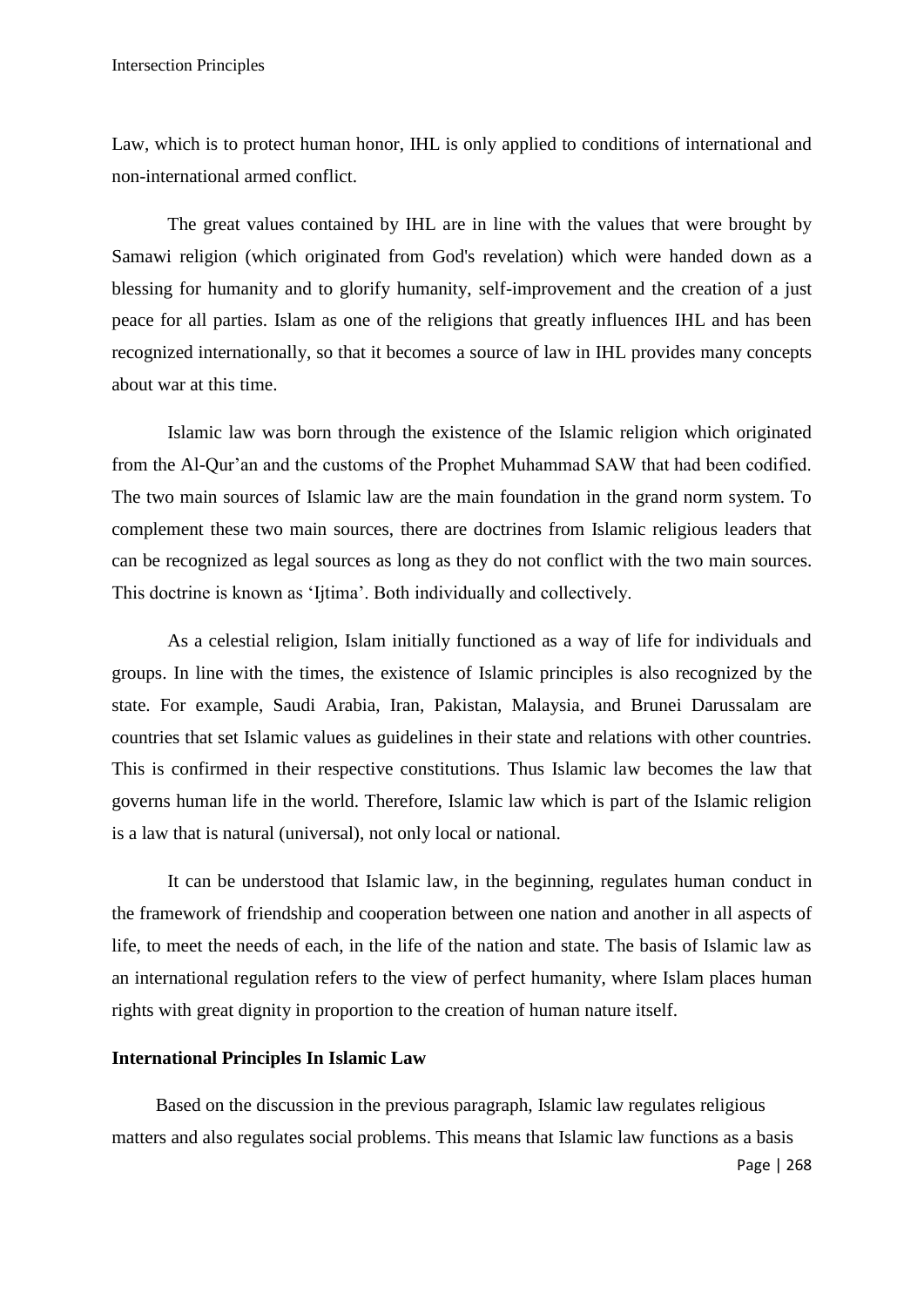for worship and as a basis for law and character that regulates relations between human beings. Even Islamic law not only lays the foundation of the relationship in the narrow sense but covers all aspects of life.

Islamic law upholds "huquq al-insaniyyah" without recognizing religious discrimination, skin color, and nationality. This is stated in the principles of Human Rights (HAM) listed in the International Declaration of Human Rights. More broadly, Islamic Law calls for all human beings of different origin and nationality, color and religion, to uphold the fraternity of humanity as a whole so that humanism is truly manifested in the lives of humanity. The principle of peace is also contained in the UN Charter and becomes the foundation of international relations that is highly prioritized. The values of humanitarian law in Islamic law are also clearly exposed. Islamic law regulates the relationship between nation and state, both in times of peace and in times of war. In fact, to establish an international body tasked with resolving the dispute that occurred between them. If there is a nation and state that does not want to submit, then with the strength of the body can force to resolve disputes that occur, for the sake of upholding the truth and ensuring justice.

The principles of Islamic Law related to IHL emphasize more on moral and ethical values because the awareness demands to submit to religious norms, because "akhlaq alkarimah" is used as the main foundation for the establishment of Islamic Law. For more details, the following principles will be put forward about Islamic law related to international relations, especially relating to International Humanity Law.

1. The Principle Of Equality

The principle of equality (equal rights) is a fundamental principle in International law, including in IHL. Article 12 Geneva Convention II for the Improvement of the Situation of Members of the Armed Forces in Injured, Sick and Sunken Victims states:

"*Members of the army and others referred to in the following article, who are injured or sick, must be respected and protected in all circumstances. They (members of the parties to the conflict) must be treated humanely and be treated by the disputing party in the authority of whoever they are, without any adverse discrimination based on gender, ethnicity, nationality, religion, opinions (ideology) politics, or other similar criteria*".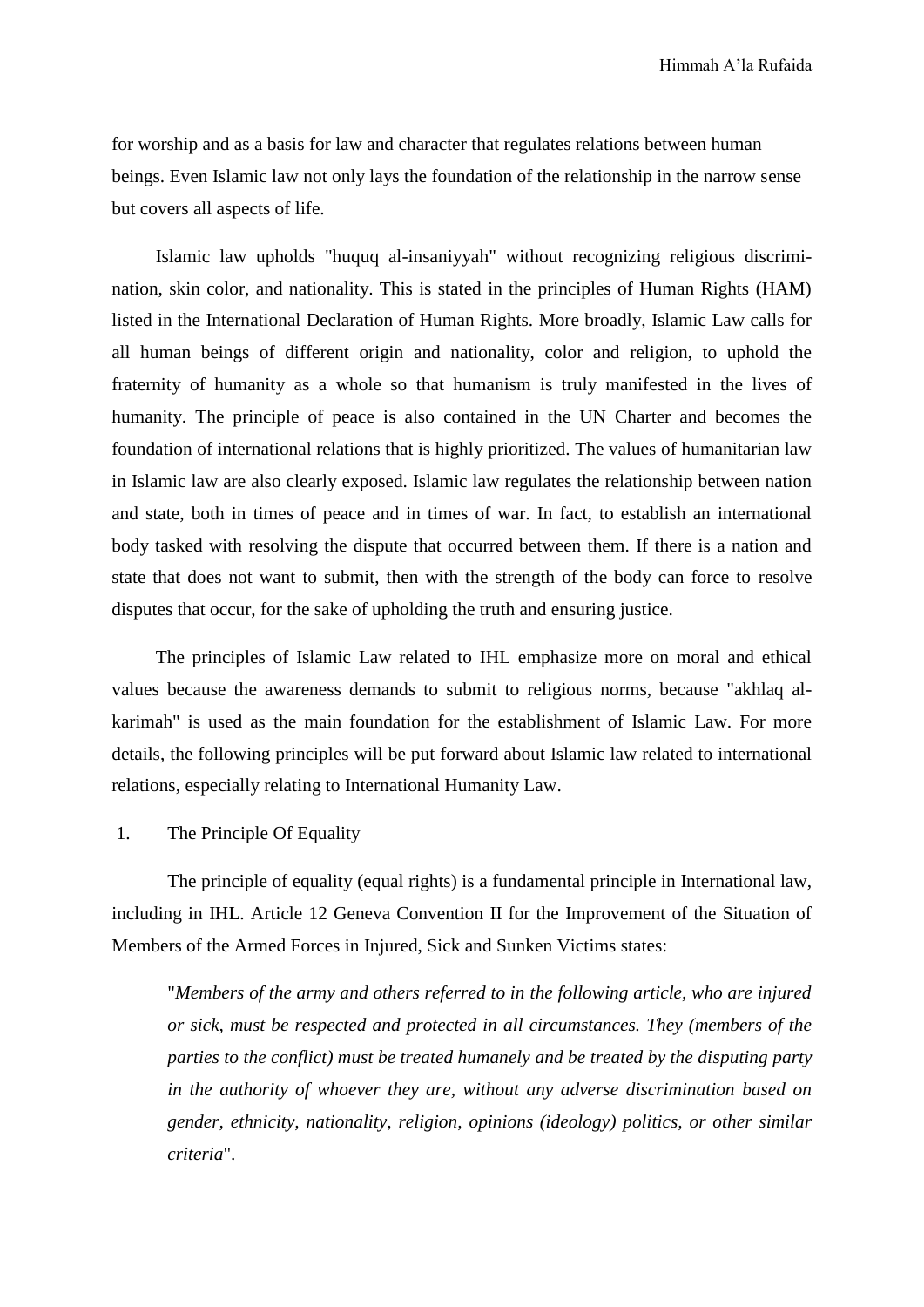Whereas Islamic Law confirms this principle in "Al-Qur'an Qs.An-Nisaa" verse 1 which means:

"*O, people! Be fearful of your Lord who created you from oneself (Adam) and (Allah) created his partner (Eve) from his (self), and from both of them, God (Allah) multiplied many men and women. Fear God (Allah) who in His name you ask one another, and (maintain) family relations. Surely Allah always takes care and watches over you*".

"Mutawatir" hadiths also affirm that equality applies to all. In the Hajj Wada sermon, the Prophet SAW stated:

"*O people, your Lord is One. All of you are Adam's children and grandchildren. Adam was created from the ground. There are no privileges and discrimination between Arabs and non-people; between white people and red people, except for piety*" (Narrated by Al-Bukhari and Muslim).

Therefore, both the "Al-Qur'an" and the Geneva Conventions emphasize the importance of the principle of equality in human relations, especially for people who are isolated due to war.

2. Principle Of Justice

**.** 

Referring to the opinions of Kevin Hodges and Daniel quoted by Emmy Latifah, justice contains universal moral values which are the basic rights and needs of people throughout the world.<sup>3</sup> The principle of justice in international humanitarian law also comes from general principles namely the UN Charter and the universal declaration of human rights. Everyone must get the same treatment regardless of skin color or nationality. Every country gets the same position in front of the law regardless of developed or developing countries. Thomas Aquinas classifies justice into two, first general justice that is justice according to the will of the law that must be carried out in the public interest, secondly special justice, namely a justice based on the principle of proportionality.

<sup>&</sup>lt;sup>3</sup> Emmy Latifah, Eksistensi Prinsip-prinsip Keadilan dalam Sistem Hukum Perdagangan Internasional, Volume 2 Nomor 1, Bandung: Padjajaran Jurnal Ilmu Hukum, 2015. page.65.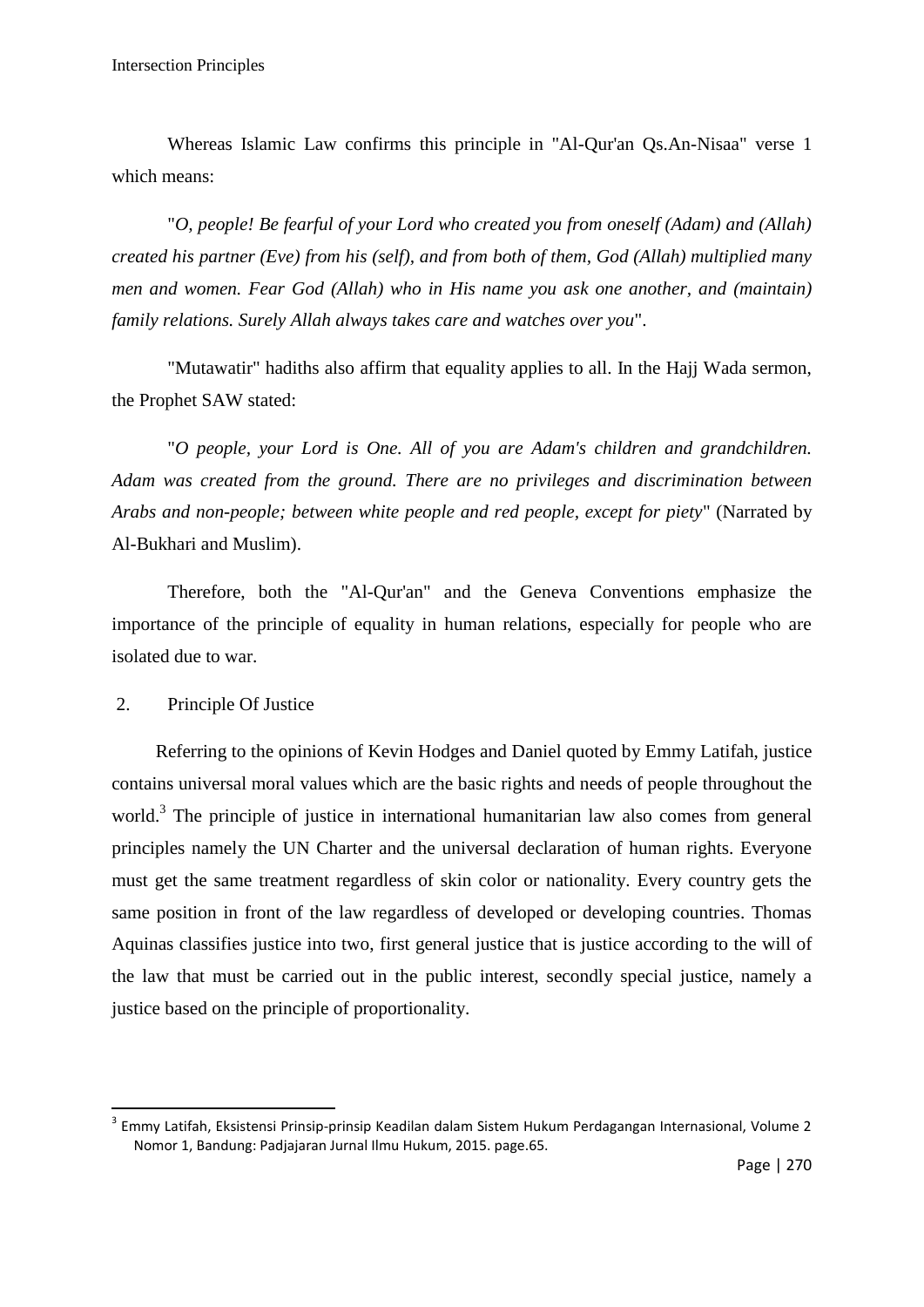Al-Qur'an emphasizes that it is mandatory to apply justice, although the implication of a believer must enforce legal justice against himself or against his enemies by fighting close relatives such as parents and relatives. Allah SWT says which means:

"*O, believers! Be an enforcer of justice, be a witness for God (Allah), even with yourself or with your mother and father and your relatives. If he (the accused) is rich or poor, then Allah knows better the benefits (his goodness). And if you distort (words) or are reluctant to be a witness, then know Allah is careful about everything you do*" (Qs.An-Nisaa verse 135).

Here it is proven that Islamic principles are in accordance with the Geneva Conventions because justice demands that the accused must be given the right to defend themselves in various ways. Article 84 Geneva Convention III concerning the Treatment of Prisoners of War states:

"*A prisoner of war must never be tried by a court of any type who does not provide basic guarantees regarding freedom and impartiality, as generally recognized and especially procedures that do not give rights to the accused and the manner of defense as stated in article 105* ".

Article 105 states that prisoners of war have the right to obtain the assistance of a fellow prisoner, the defense of a defense attorney or professional choice, present witnesses, and if deemed necessary, the services of a competent interpreter. He must be informed of his rights by the State of Detention before the trial begins.

- 3. Principles of War Law
	- a. Warring Ethics

International humanitarian law was not created to stop or legalize war. However, to arrange for the war to emphasize more human values. This is because the war will never end as proven by history.War in Islam is a war of defense, which aims to resist attacks and secure the implementation of da'wah. War must stop if the intended purpose has been achieved. If the enemy attacks have stopped and they are inclined towards peace, then Muslims must accept the peace, either in the form of a ceasefire or in the form of making agreements. When war is ongoing, soldiers are not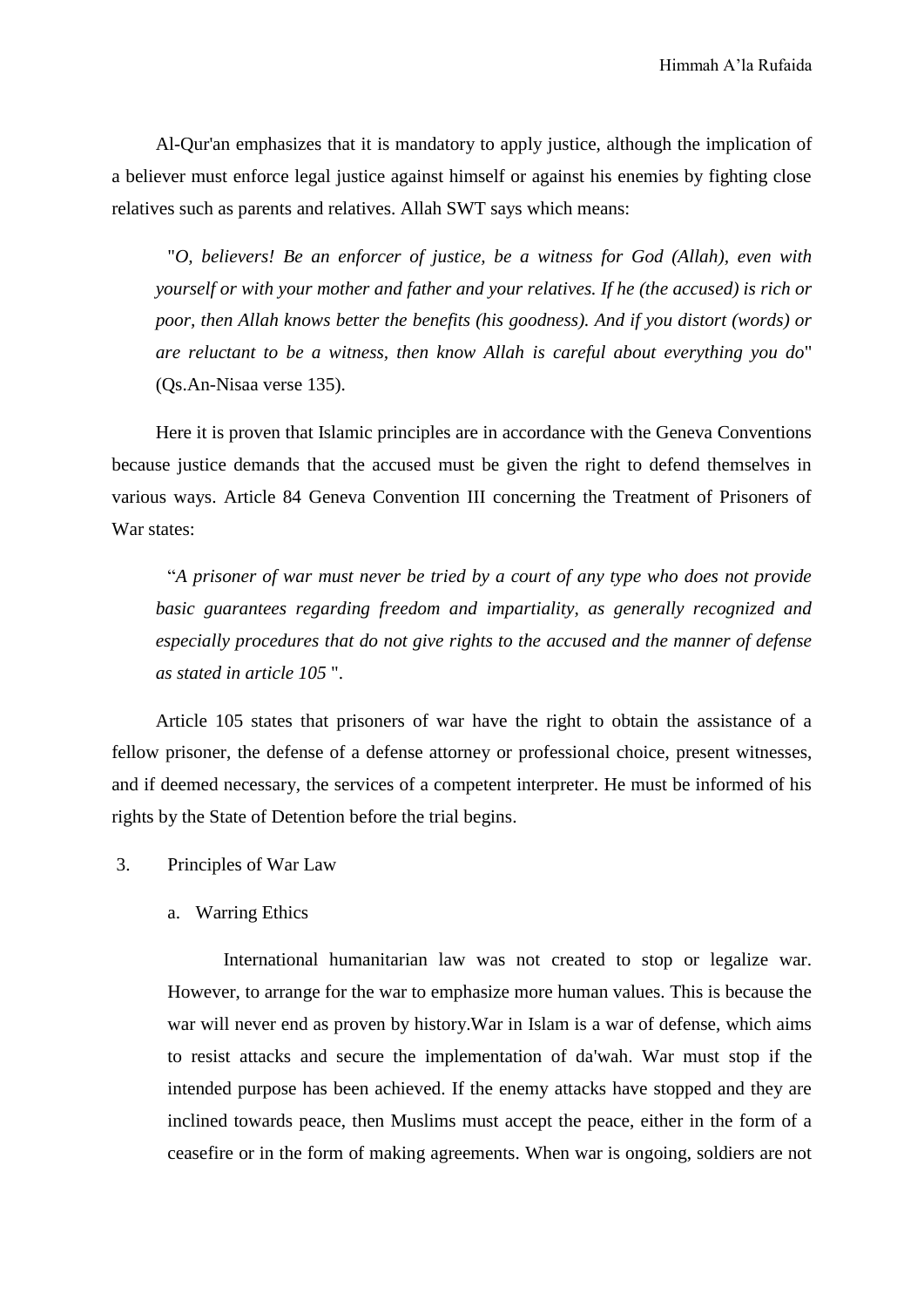permitted to kill women, children and the elderly. Besides, it is not permissible to chop enemy corpses, instead they are required to cover their genitals. When the war is over, all bodies must be buried in honor of humanity.

In IHL, this is included in the principle of distinction in which the disputing party must be able to distinguish between combatants and civilians. Because civilians must not be attacked and must be protected. Protection of civilians is regulated in Geneva Convention IV concerning Protection of Civilians in Wartime.

b. Ban On Killing

**.** 

War in Islam highly respects and pays attention to the principles of humanity and human rights. The fundamental right of human rights is the right to life. Allah SWT confirms in the Al-Qur'an Qs.Al-Maidah verse 32 how the right to life of humans must be guaranteed and respected, and Islam forbids the killing of fellow human beings.

"*... whoever kills someone, not because that person killed someone else, or not because he did mischief on earth, as if he had killed all humans. Whoever preserves the life of a human being, as if he has preserved the lives of all humans ...* ".

Then in Qs.Al-An"am verse 151 is reiterated:

"*... And do not kill souls that are forbidden by Allah, except with the right reasons* "

Murder in Islam is a grave sin as confirmed in the Hadith of the Prophet Muhammad SAW which states:

"*The greatest sins are associating things with God(Allah) and killing people*."<sup>4</sup>

Both in the Al-Qur'an and the Hadith above, the word "life" (nafs) is used in a general sense without any distinction or specificity. This prohibition applies to all

Page | 272 <sup>4</sup> Maulana Abul A'la Maududi, Hak Asasi Manusia dalam Islam, Palembang: Bumi Aksara, 1976. page. 22.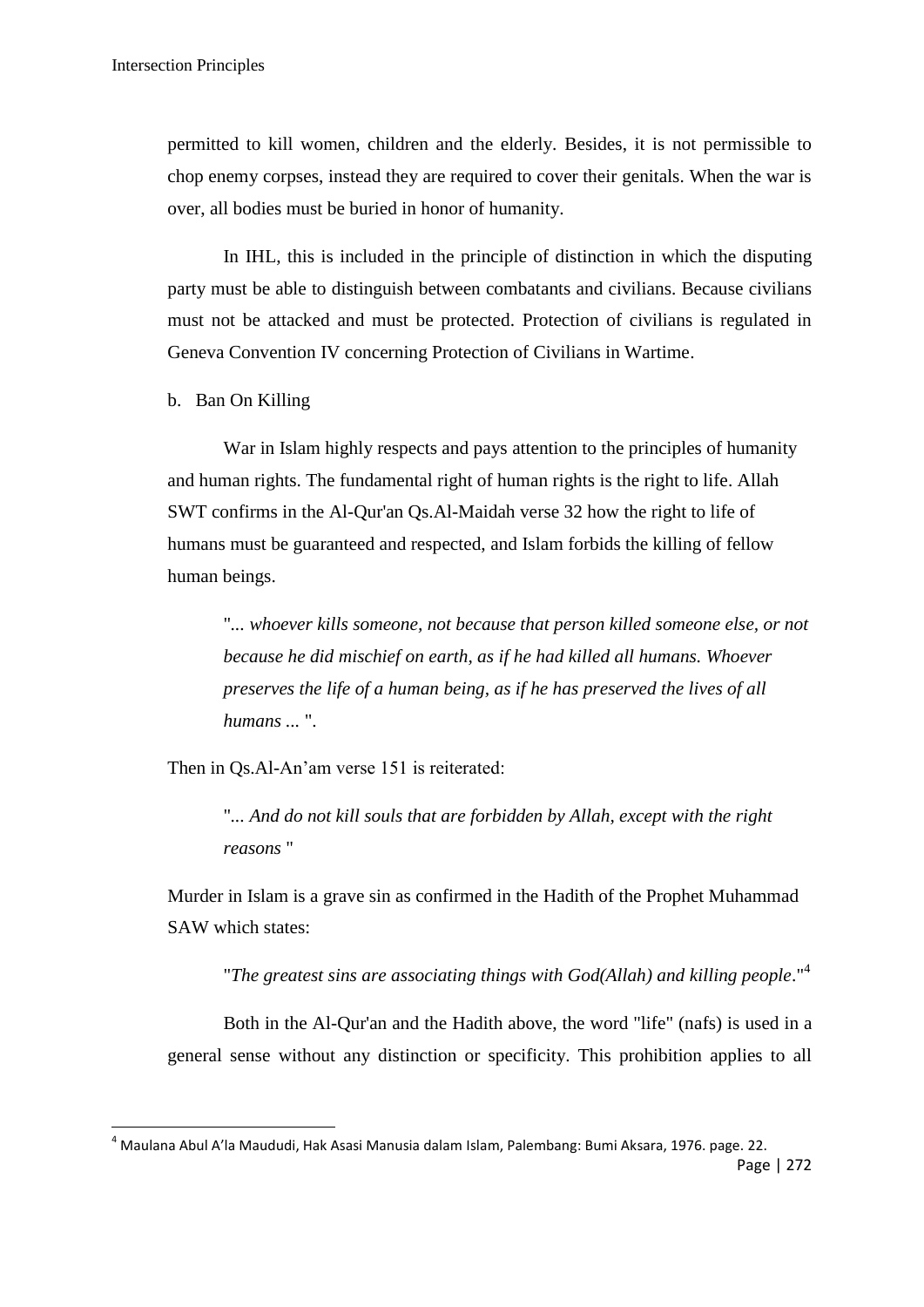humanity.<sup>5</sup> The issue of revoking a person's life as punishment for murder and for acts that cause damage on earth can only be decided by the competent judicial authority.

On December 9, 1945, the UN General Assembly approved a convention banning mass killings based on national, ethnic, racial or religious sentiments, namely the Convention on the Prevention and Punishment of the Crime of Genocide or better known as the Genocide Convention. This convention was born after humanity witnessed the atrocities of the German National-Socialists (Nazis) carrying out mass killings of people of Jewish descent before World War II. In a short time, approximately eight million Jews were killed6. To prevent a repeat of similar incidents in various forms and manifestations, the Genocide Convention was made. This is related to the IHL principle about the prohibition of causing unnecessary suffering. This principle is related to the provisions which stipulate that the correct method of warfare is a method implemented only to weaken the military strength of the opposing forces.

#### c. Protection of Civilians in War

International law scholars acknowledge that the contribution of Islamic law, especially to war / humanitarian law is very large, especially in placing the principles of humanity in the law of war.<sup>6</sup> A professor of international law at the State Academy of Sciences in The Hague, Netherlands, stated that people who were considered as laying the foundations of international law namely Vittoria and Suarez took many of the basics of international law in Islamic law. Then Grotius (Hugo de Groot) as stated above is considered to be the "father" of modern international law, quoting Vittoria and Suarez's opinions, which have been influenced by Islamic law. Michel de Tubb underlines the principles of Islamic Law, especially those related to the laws of war. In this case, he delivered the message of Abu Bakr to the commander of the first army

**.** 

<sup>5</sup> Maulana Abul A'la Maududi, Hak Asasi Manusia

<sup>6</sup> Oppenheim-Lauterpacht, International Law, Vol. I-Peace, 8th ed., London: Longmans, Green & Co, 1955. page.749–750.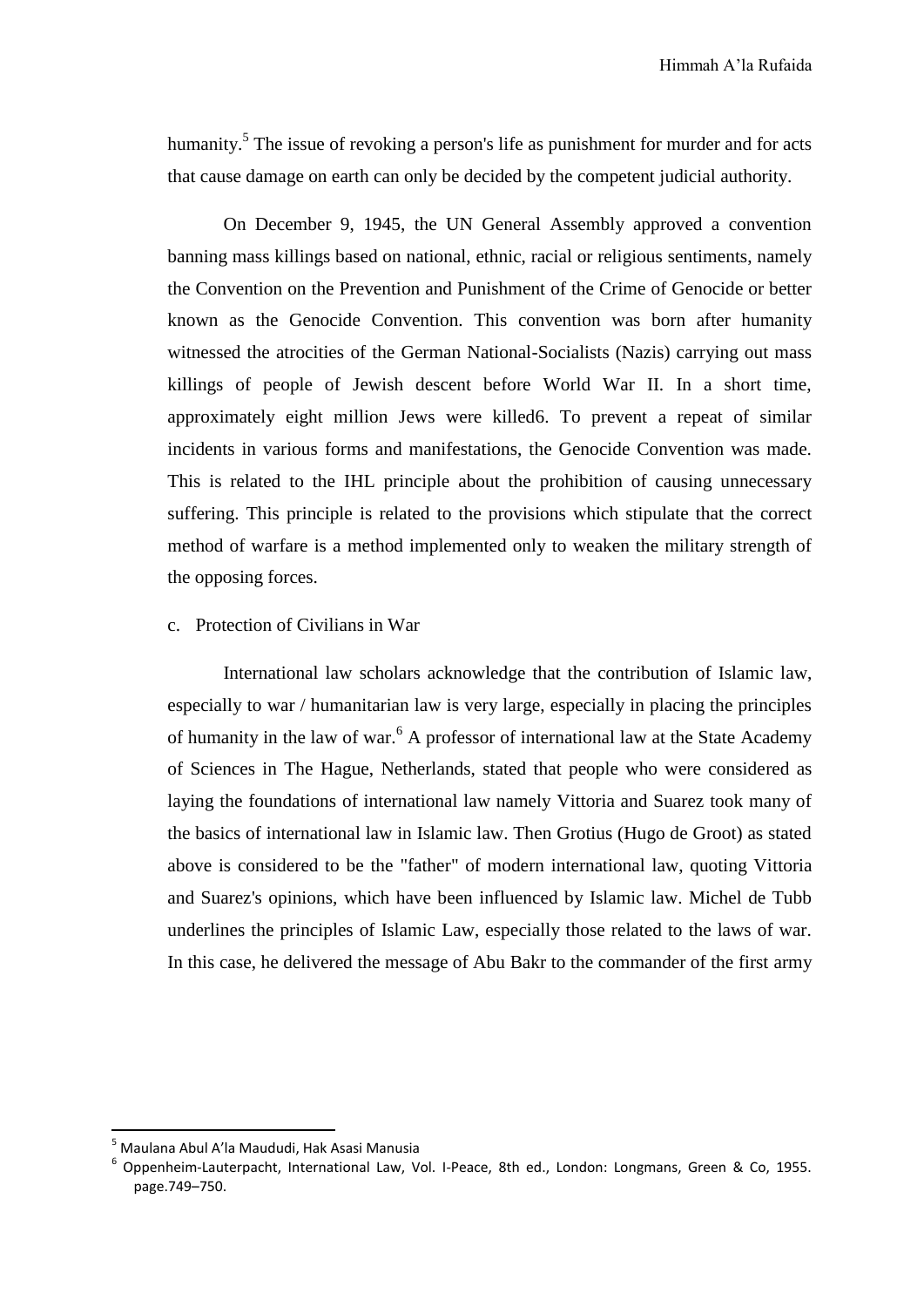sent to Syria after "Rasulullah SAW" died. Likewise the orders of "Khalifah Al-Hakim bin Abdur- Rahman" in 963 in Cordova.<sup>7</sup>

The same opinion was also expressed by the French author Sedilot in his book Arabic History, 8 Jean Pictet in his writings "The Geneva Convention and the Laws of War",<sup>9</sup> MKEreksoussi in his writings "The Qu'ran and The Humanitarian Convention"<sup>10</sup> and Mochtar Kusumaatmadja in his book Convention - Geneva Convention 1949 Concerning Protection of War Victims. <sup>11</sup> In explaining how Islamic Shari'ah strongly emphasizes the principle of humanity in the law of war, Jean Pictet states:

# "*In the Crusades, for example, Muslims were more humane than their opponents*". 12

Provisions for the protection of civilians during war which are regulated in IHL are also regulated in the Geneva IV Convention on the Protection of Civilians at the Time of War 1949, which consists of 159 articles which as a whole regulates the protection of the rights of civil society as a whole from the impacts by war.

Protection of the civilian population from the enemy in Islam has been affirmed both by "Rasulullah SAW" and by the "*khalifah*". "Rasulullah SAW" always warns his friends who will go to war:

"*Depart with the name 'Allah', and with the blessing 'His Rasul'; you must never kill old men, children, and women*". (Narrated by Abu Dawud)

"Do not kill children and workers ("*Asif*) ".<sup>13</sup>

Furthermore, khalifah Abu Bakr gave a message to 'Commander Usamah bin Zaid': "*Do not betray, do not overdo it, do not break promises, do not mince corpses of* 

**.** 

<sup>7</sup> Kumpulan Kuliah Michel de Tubb tahun 1926, jilid I, dikutip dari Ali Ali Mansur, Syari'at Islam dan Hukum Internasional Umum, alih bahasa oleh Muhammad Zein Hassan, Lc.Lt., Jakarta: Bulan Bintang, 1973. page. 42.

<sup>&</sup>lt;sup>8</sup> Kumpulan Kuliah Michel de Tubb

<sup>9</sup> *Revue International de la Croix Rouge,* 1962, page. 295; dikutip dari Mochtar Kusumaatmadja, *Konvensi-Konvensi Jenewa 1949 Mengenai Perlindungan Korban Perang*, Jakarta: Bina Cipta, 1986. page.7and 9.

<sup>10</sup> International Review of the Red Cross, Jenewa: ICRC, 1962. page. 273–279.

<sup>&</sup>lt;sup>11</sup> International Review of the Red Cross..

<sup>&</sup>lt;sup>12</sup> International Review of the Red Cross..

 $^{13}$  Ali Mansur, ..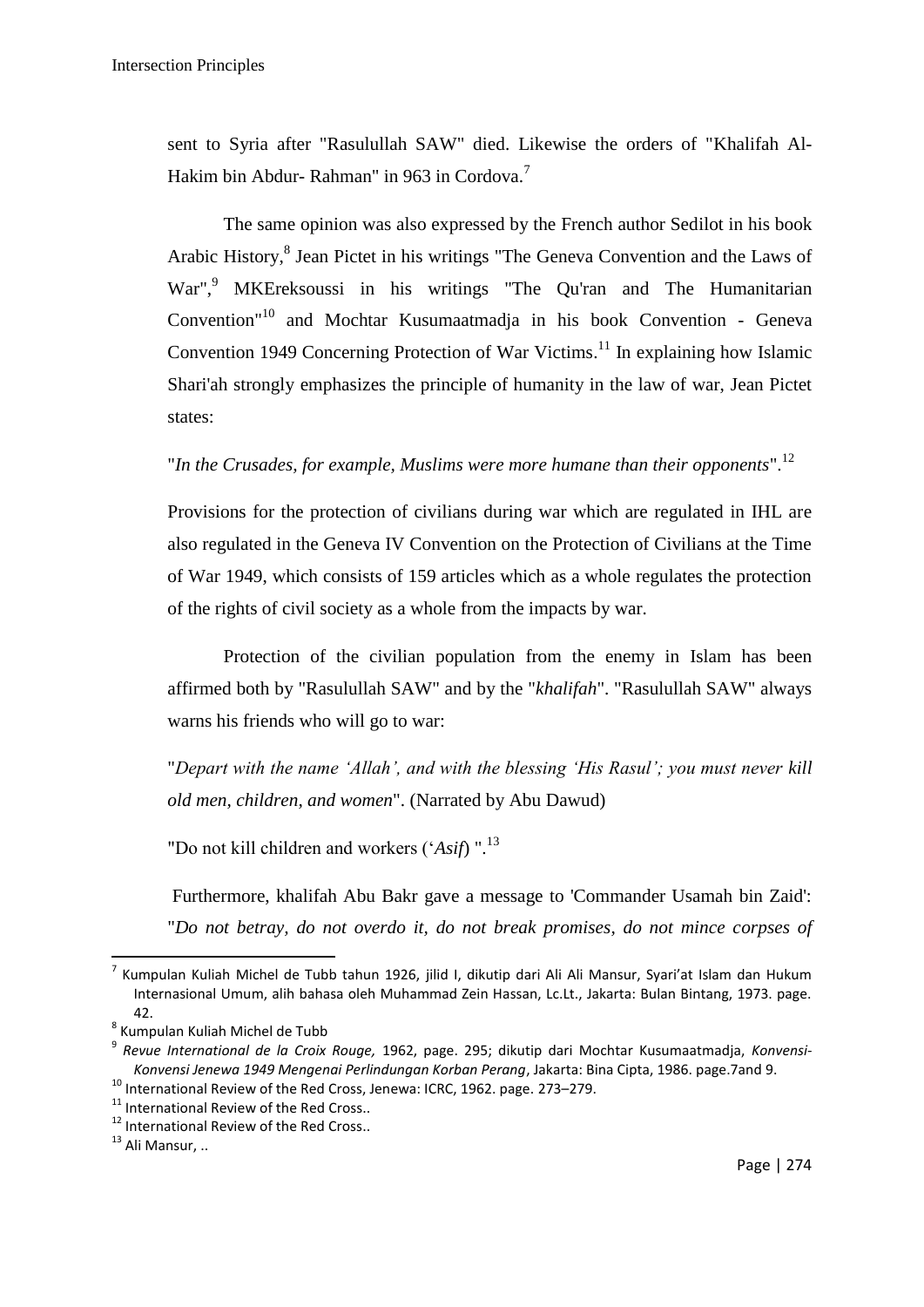*enemies, do not kill small children, nor parents, and not Ladies, don't cut down palm trees, don't burn and cut fruitful wood, don't slaughter goats, cows, and camels except for food* ".

Likewise his message to the 'Commander Yazid bin Abu Sufyan'.<sup>14</sup> 'Khalifah Umar bin Khattab' and 'Khalifah-Khalifah' next always hold to the principles above if they are forced to face war. Furthermore, Islamic jurists further elaborated these principles as carried out by 'Al Auza'i' and 'Imam Malik'. They stated that it was forbidden to kill enemy women and children, if the enemy made them shields, even if the enemy placed the women and children in front of them to be a deterrent and shield. Based on the mandate of 'Abu Bakr' above, 'Al Auza'i' argues that Muslims should not do anything that will destroy the enemy country (darul harb), because it is damage  $(facade).$ <sup>15</sup>

#### d. Treatmen Of Enemy Soldiers

Islam is also very concerned about the rights of injured or dead enemy soldiers (combatants) on the battlefield. In this case, the Prophet Muhammad said:

"*Do not attack an enemy that has been injured*" 16

"*Fire punishment does not have the right to do anything but the Lord of Fire*"

"*Do not cut out enemy's corpse*" 17

Those hadiths affirm that Islamic Law does not justify carrying out actions that cause unnecessary or inhumane suffering, even to the enemy.

In the IHL, the main rules that relate to this are the prohibition of wounded combatants from the enemy with punishment, injuring, torture, and poor handling of these combatants can no longer fight, either by shooting, there are no weapons that can be used for personal use. This are the general rules of IHL that can be found in article 23 (c). The Hague Commission in 1907, which was later confirmed by article 41 of Additional Protocol I and Article 4 of Additional Protocol II.

1

 $14$  Ali Mansur, ..

 $^{15}$  Ali Mansur, ..

<sup>&</sup>lt;sup>16</sup> Abul A'la Maududi, ... page. 74.

<sup>&</sup>lt;sup>17</sup> Abul A'la Maududi, ... page. 74.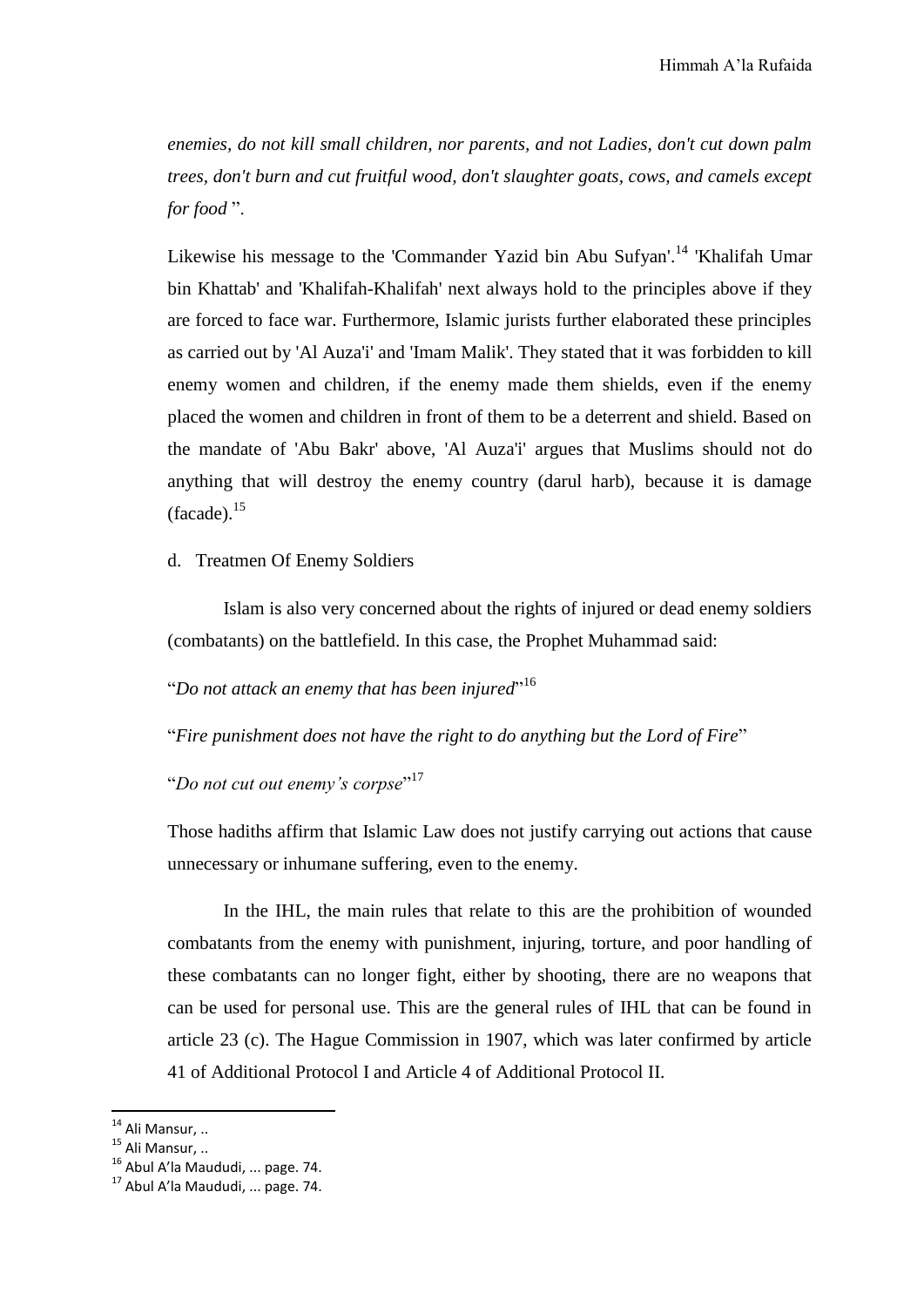Another important rule regarding the treatment of enemy personnel is the prohibition of deception and fraud as a way to kill, injure or arrest the enemy. This rule can be found in articles 23 and 24 of the Hague Convention in 1907, which is set forth in article 37 of Additional Protocol I. The IHL distinguishes between permissible tactics of war (khadi"ah) and prohibited acts of treason (ghadr). Ghadr as defined in supplementary protocol I mean "*action that invites the opponent's confidence so the opposing party believes they have the right or obliged to get protection with the intention to betray*".

e. Prisoner Of War

Regarding treatments of prisoners of war as regulated in the Third Geneva Convention in 1949, Islamic Law has the foundation. Every prisoner of war was killed. In the Jewish scriptures, the Talmid was accepted not only to oppose the war being canceled, but also by a woman, children, and animals in the occupied territories enemy. Also that Roman and Greek was fought as a war aimed at harnessing energy.<sup>18</sup> Islamic Law forbids prisoners of war from being killed or treated inhumanely. Prophet Muhammad said: "*Prisoner of war must not be killed at all*". <sup>19</sup> Islam has two choices, liberating with compensation(fida) or free up without ransom (manna). The first choice was treated by Prophet Muhammad during the Battle of Badr, while the second choice was treated by Prophet Muhammad when there were liberating Mecca. Prophet Muhammad stated:

"*When you meet with infidels (on the battlefield), beat their necks. Then, if you have defeated them, hold them their necks and after that, you may release them or receive a ransom until the war is over*".

Regarding the issue of ransom, Imam Syafi"i argues that the ransom can be change into wealth or with prisoners again.<sup>20</sup> That is referred to as IHL as "the exchange of prisoners of war". Quran strongly recommends that prisoners of war be approved as well as possible. Al-Insan in Quran verse 8 shows that good Muslims (Al-Abrar):

**.** 

<sup>&</sup>lt;sup>18</sup> Ali Ali Mansur, .., page.76.

<sup>19</sup> Abul A'la Maududi, *..,* page.75

<sup>20</sup> Ali Ali Mansur, .., page.78–79.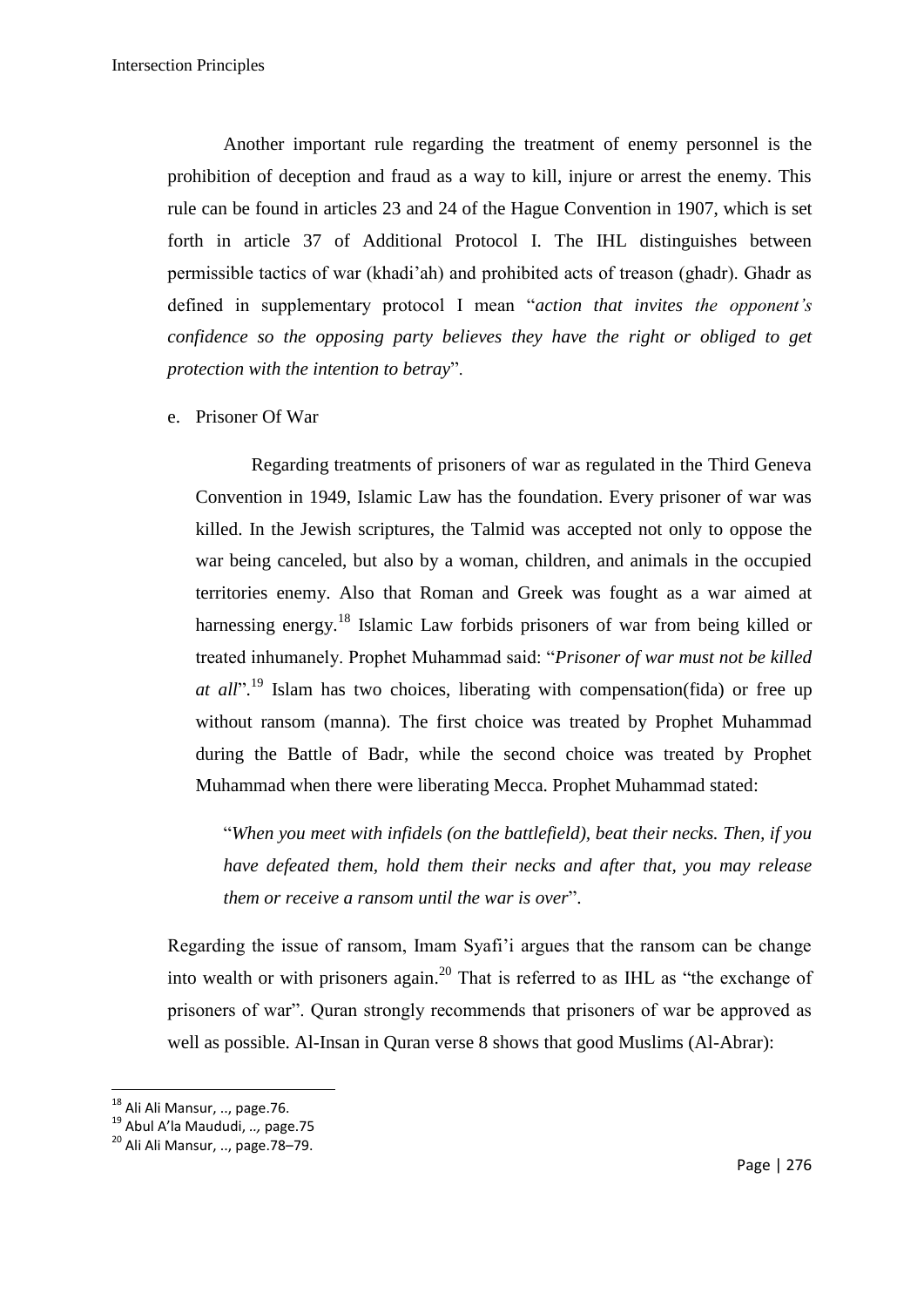"*And they give food that they like to poor people, orphans, and people who are taken, prisoners*".

Prophet Muhammad said:

"*Be good to the prisoners*". 21

f. Legitimate War

In the IHL, we recognize there are the differences between a legal war (bellum justum) and illegitimate war. It stated in the Hague Convention in 1907. Since the 7th century, Islamic Law has distinguished between legal (*masyru'ah wa 'adilah*) and illegitimate war (*ghiaru masyru'ah*). A legal war according to Islamic Law is a war that in the context of self-defense.

Even though for 13 years the Muslims were under attack and pressure from the Quraysh and the followers of the Prophet Muhammad that asked to revenge, the Prophet continued to be patient because he had not asked God for permission for war. After that, Prophet and his followers had to migrate to Medina and the polytheists had mobilized to attack him, God allowed Muslims to fight back to ward off aggression from the outside. However, God only allowed war with those who attack them. Meanwhile, illegitimate war according to Islamic Law is war that has been approved to take or be approved or failed.<sup>22</sup>

As mentioned, the Hague Convention in 1907 also distinguishes between legal war and illegitimate war. In the Hague Convention III in 1907 stated that legal war is a war:

- 1. To defend against attacks that have actually happened, and
- 2. To protect the legal rights of state which is violated by another country, without an acceptable reason

While illegitimate war is a war that is intended for the expansion of territory, the expansion of influence, and the desire to rule and occupy other countries.

 $\overline{a}$ 

<sup>21</sup> Ali Ali Mansur, *..,* page. 85.

<sup>22</sup> Ali Ali Mansur, *..,* page. 51.